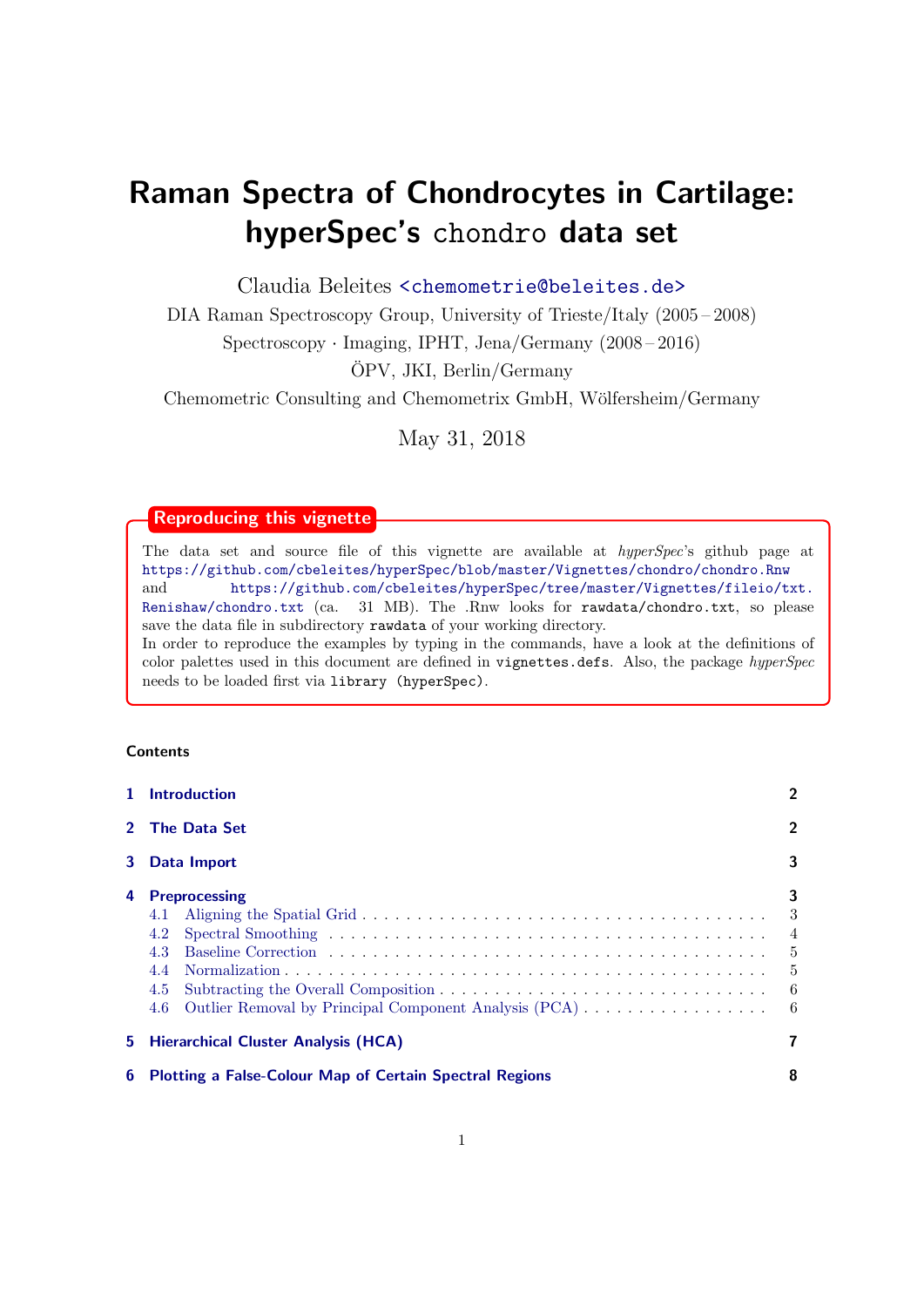<span id="page-1-2"></span>

**Figure 1** Microphotograph of the cartilage section. The frame indicates the measurement area (35  $\times$  25 µm).

# [7 Smoothed False-Colour Maps and Interpolation](#page-8-0) 9

#### [8 Saving the data set](#page-10-0) 11

# <span id="page-1-0"></span>1 Introduction

This vignette describes the chondro data set. It shows a complete data analysis work flow on a Raman map demonstrating frequently needed preprocessing methods

- baseline correction
- normalization
- smoothing / interpolating spectra
- preprocessing the spatial grid

and other basic work techniques

- plotting spectra
- plotting false color maps
- cutting the spectral range,
- selecting (extracting) or deleting spectra, and
- aggregating spectra (e.g. calculating cluster mean spectra).

The chemometric methods used are

- Principal Component Analysis (PCA) and
- Hierarchical Cluster Analysis,

showing how to use data analysis procedures provided by R and other packages.

# <span id="page-1-1"></span>2 The Data Set

Raman spectra of a cartilage section were measured on each point of a grid, resulting in a so-called Raman map. Figure [1](#page-1-2) shows a microscope picture of the measured area and its surroundings.

The measurement parameters were:

Excitation wavelength: 633 nm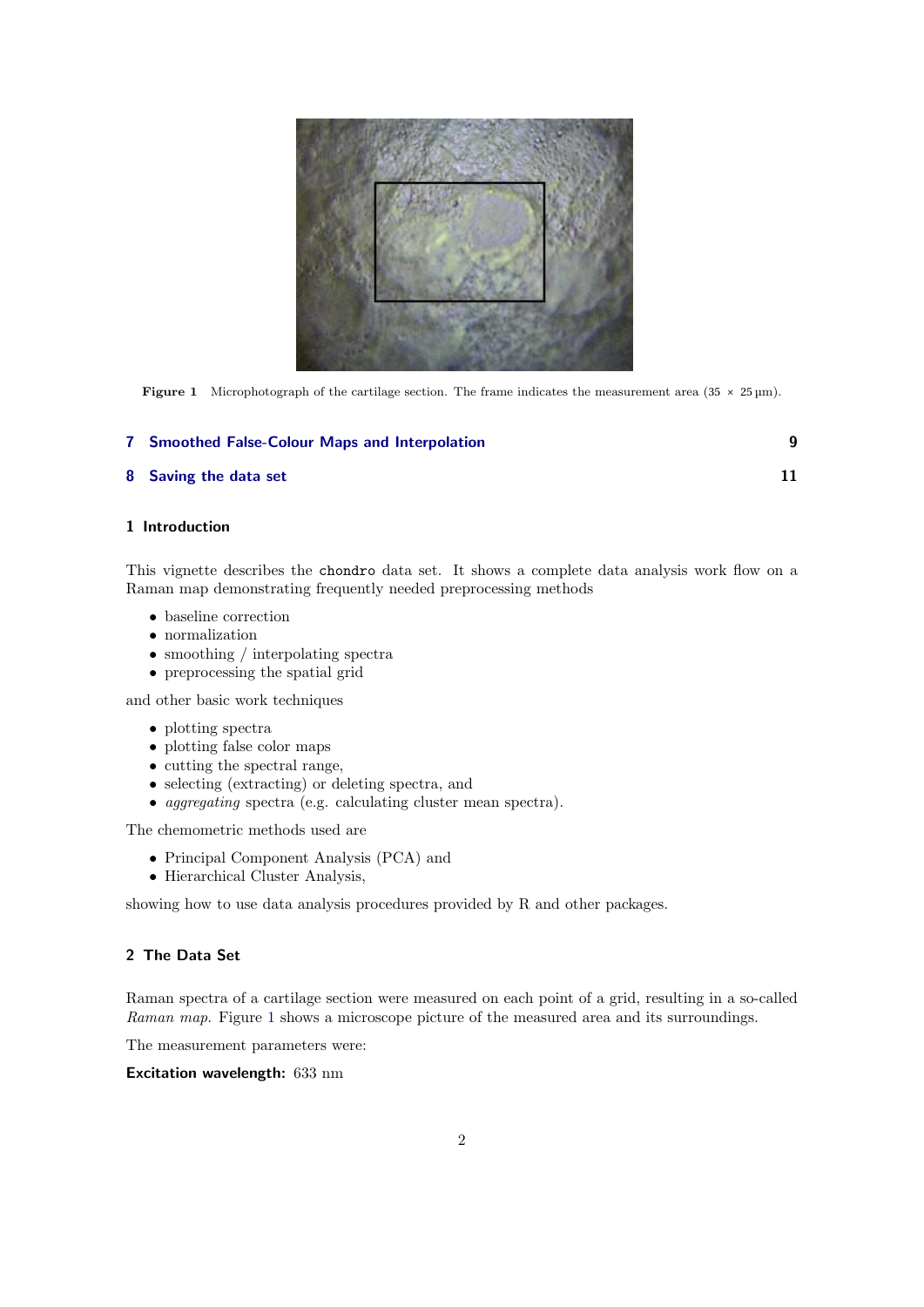Exposure time: 10 s per spectrum Objective: 100×, NA 0.85 **Measurement grid:**  $35 \times 25$  um, 1 um step size Spectrometer: Renishaw InVia

#### <span id="page-2-0"></span>3 Data Import

Renishaw provides a converter to export their proprietary data in a so-called long format ASCII file. Raman maps are exported having four columns,  $y$ ,  $x$ , raman shift, and intensity. hyperSpec comes with a function to import such files, read.txt.Renishaw. The function assumes a map as default, but can also handle single spectra (data = "spc"), time series (data = "ts"), and depth profiles (data = "depth"). In addition, large files may be processed in chunks. In order to speed up the reading read.txt.Renishaw does not allow missing values, but it does work with NA.

```
> chondro <- read.txt.Renishaw ("rawdata/chondro.txt", data = "xyspc")
> chondro
hyperSpec object
   875 spectra
   4 data columns
   1272 data points / spectrum
wavelength: Delta * tilde(nu)/cm^-1 [numeric] 601.62 602.66 ... 1802.2
data: (875 rows x 4 columns)
   1. y: y/(mu * m) [numeric] -4.77 -4.77 ... 19.23
   2. x: x/(mu * m) [numeric] -11.55 -10.55 ... 22.45
   3. spc: I / a.u. [matrix1272] 501.72 518.53 ... 151.92 + NA
   4. filename: filename [character] rawdata/chondro.txt rawdata/chondro.txt ... rawdata/chondro.txt
```
To get an overview of the spectra (figure [2a\)](#page-3-1):

> plot (chondro, "spcprctl5")

A mean intensity map (figure [2b\)](#page-3-2) is produced by:

> plotmap (chondro, func.args = list (na.rm = TRUE), col.regions = seq.palette (20))

plotmap applies a function to squeeze all spectral intensities into a summary characteristic for the whole spectrum. This function defaults to the mean. Further arguments that should be handed to this function can be given in list func.args. As the raw data contains NAs due to deleting cosmic ray spikes, this argument is needed here.

#### <span id="page-2-1"></span>4 Preprocessing

As usual in Raman spectroscopy of biological tissues, the spectra need some preprocessing.

#### <span id="page-2-2"></span>4.1 Aligning the Spatial Grid

The spectra were acquired on a regular square grid of measurement positions over the sample. hyperSpec however does not store the data on this grid but rather stores the position where the spectra were taken. This allows more handling of irregular point patterns, and of sparse measurements where not a complete (square) is retained but only few positions on this grid.

Occasionally, numeric or rounding errors will lead to seemingly irregular spacing of the data points. This is most obvious in false-colour maps of the sample (fig. fig:raw:b), as plotmap by default uses panel.levelplot.raster which assumes a regular grid is underlying the data. The symptoms are warnings "'x' values are not equispaced; output may be wrong" and white stripes in the false colour map (fig [3a\)](#page-3-3) which occur even thought the points are almost at their correct place (fig [3b\)](#page-3-4)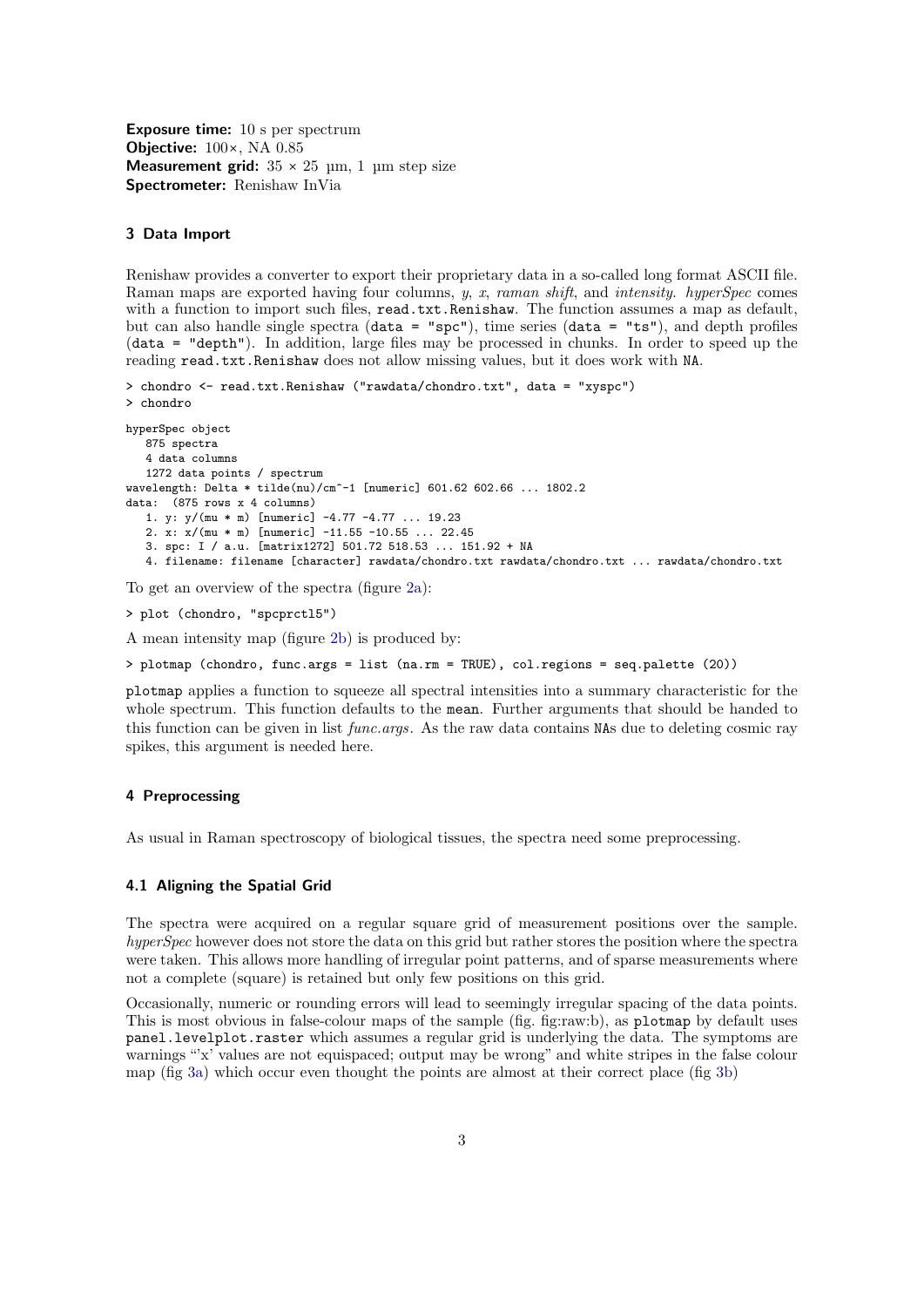<span id="page-3-1"></span>

(a) The raw spectra: median,  $16^{\text{th}}$  and  $84^{\text{th}}$ , and  $5^{\text{th}}$  and th percentile spectra.

<span id="page-3-2"></span>(b) The sum intensity of the raw spectra.

```
Figure 2 The raw spectra.
```

```
> ## disturb a few points
> chondro$x [500] <- chondro$x [500] + rnorm (1, sd = 0.01)
> chondro$y [660] <- chondro$y [660] + rnorm (1, sd = 0.01)
> plotmap (chondro, col.regions = seq.palette (20))
> require ("latticeExtra")
> plotmap (chondro, col.regions = seq.palette (20), panel = panel.levelplot.points,
           col = NA, pch = 22, cex = 1.9)
```
Such slight rounding errors can be corrected by fitraster or makeraster. fitraster needs the step size of the raster and a starting coordinate, whereas makeraster tries to guess these parameters for fitraster. As long as just a few points are affected by rounding errors, makeraster works fine:

```
> chondro$x <- fitraster (chondro$x)$x
> chondro$y <- fitraster (chondro$y)$x
the result is shown in figure 3c.
```
> plotmap (chondro, col.regions = seq.palette (20))

<span id="page-3-3"></span>

<span id="page-3-5"></span><span id="page-3-4"></span>Figure 3 Rounding erros in the point coordinates of lateral measurement grid.

## <span id="page-3-0"></span>4.2 Spectral Smoothing

As the overview shows that the spectra contain NAs (from cosmic spike removal that was done previously), the first step is to remove these. Also, the wavelength axis of the raw spectra is not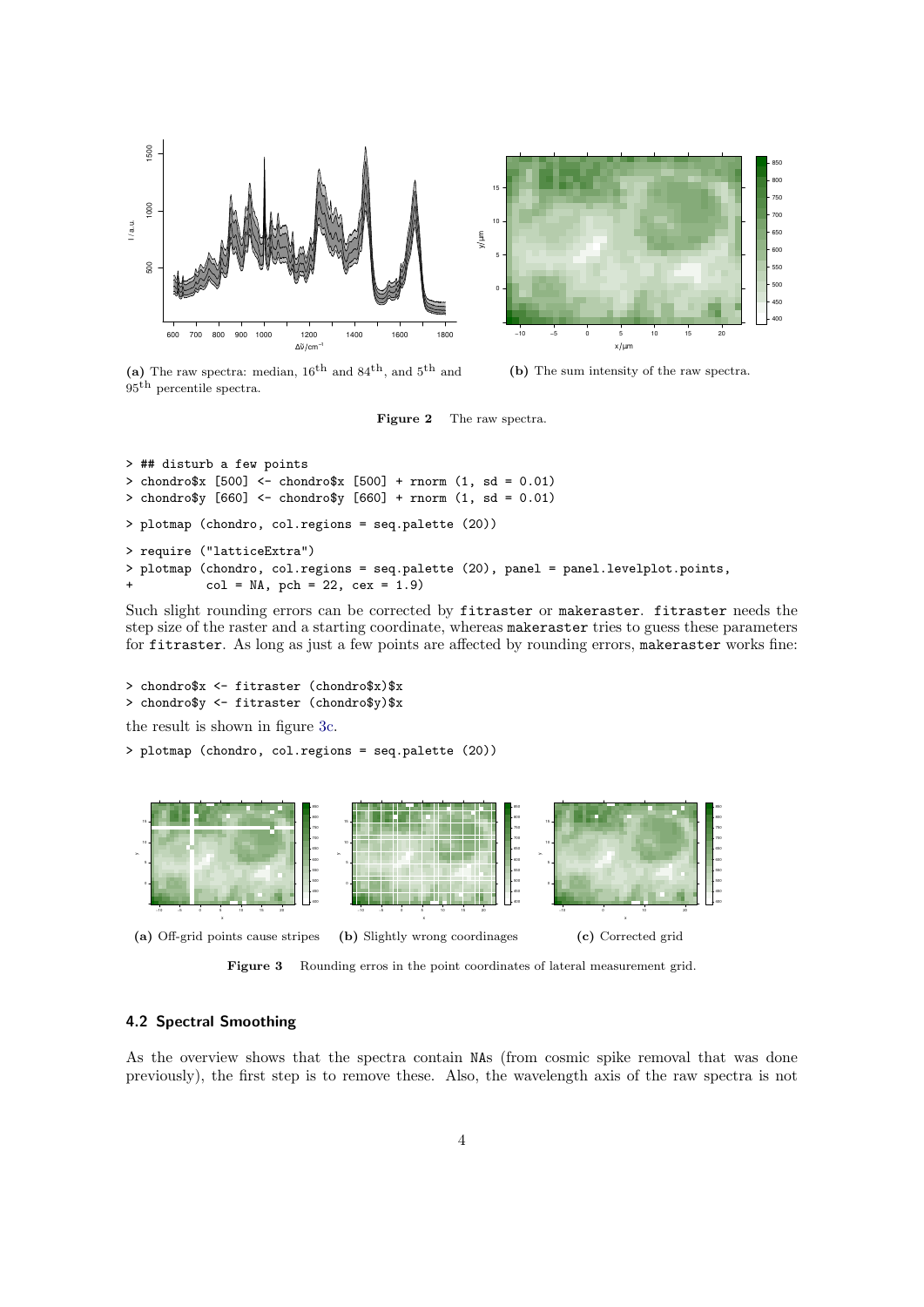evenly spaced (the data points are between 0.85 and 1 cm<sup>-1</sup> apart from each other). Furthermore, it would be good to trade some spectral resolution for higher signal to noise ratio. All three of these issues are tackled by interpolating and smoothing of the wavelength axis by spc.loess. The resolution is to be reduced to  $8 \text{ cm}^{-1}$ , or  $4 \text{ cm}^{-1}$  data point spacing.

```
> chondro <- spc.loess (chondro, seq (602, 1800, 4))
> chondro
hyperSpec object
   875 spectra
   4 data columns
   300 data points / spectrum
wavelength: Delta * tilde(nu)/cm<sup>-1</sup> [numeric] 602 606 ... 1798
data: (875 rows x 4 columns)
   1. y: y [numeric] -4.77 -4.77 ... 19.23
   2. x: x [numeric] -11.55 -10.55 ... 22.45
   3. spc: I / a.u. [matrix300] 517.03 499.77 ... 168.04
   4. filename: filename [character] rawdata/chondro.txt rawdata/chondro.txt ... rawdata/chondro.txt
```
The spectra are now the same as in the data set chondro. However, the data set also contains the clustering results (see at the very end of this document). They are stored for saving as the distributed demo data:

> spectra.to.save <- chondro

#### <span id="page-4-0"></span>4.3 Baseline Correction

The next step is a linear baseline correction.  $\texttt{spc.fit.poly.below tries to automatically find approximations}$ priate support points for polynomial baselines. The default is a linear baseline, which is appropriate in our case:

```
> baselines <- spc.fit.poly.below (chondro)
> chondro <- chondro - baselines
```
<span id="page-4-2"></span>

(a) The spectra after smoothing, baseline correction, and normalization.

<span id="page-4-3"></span>(b) The spectra after subtracting the  $5<sup>th</sup>$  percentile spectrum.

Figure 4 The preprocessed spectra.

# <span id="page-4-1"></span>4.4 Normalization

As the spectra are quite similar, area normalization should work well:.

```
> chondro <- chondro / rowMeans (chondro)
> plot (chondro, "spcprctl5")
```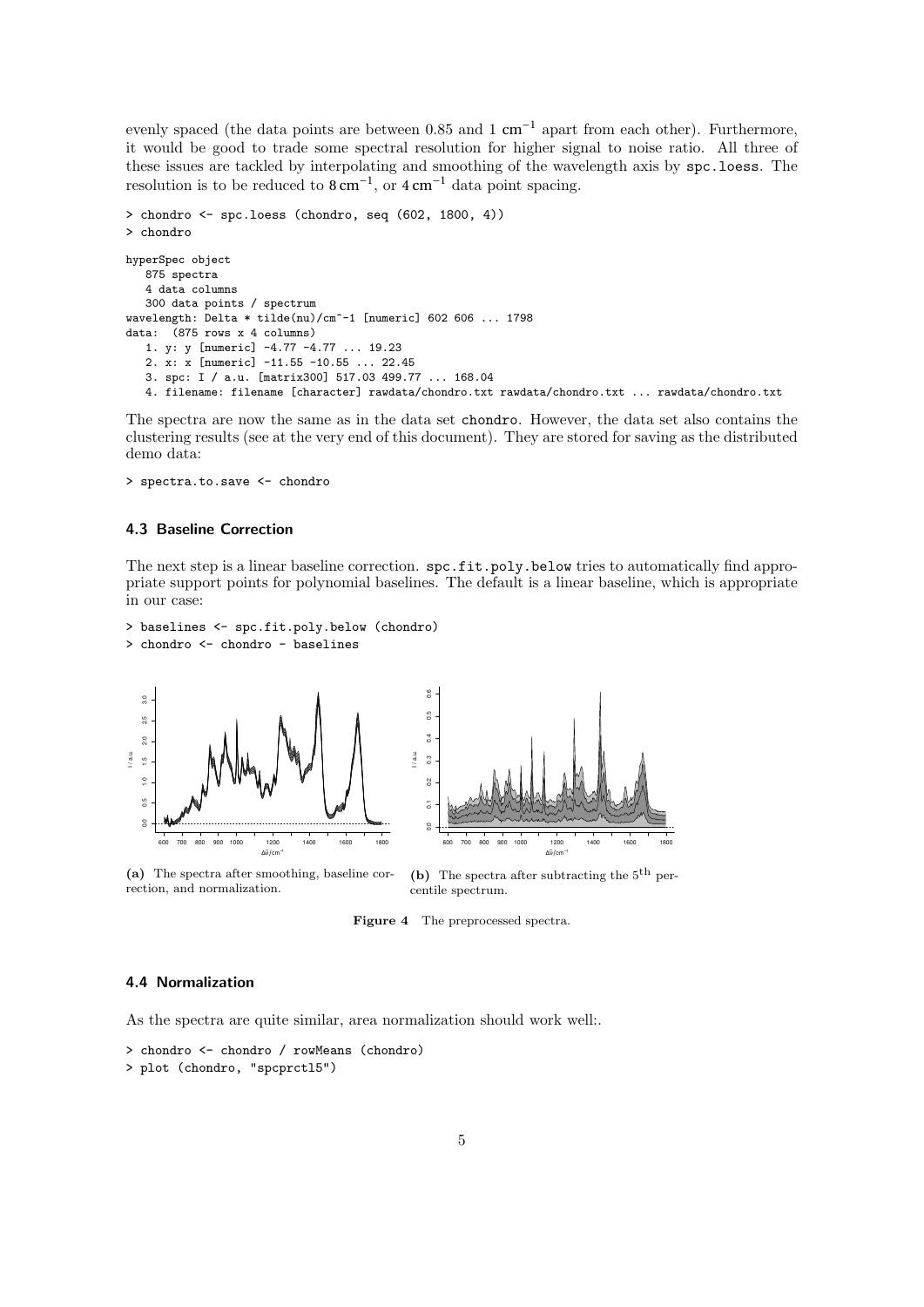Note that normalization effectively cancels the information of one variate (wavelength), it introduces a collinearity. If needed, this collinearity can be broken by removing one of the variates involved in the normalization. Note that the chondro object shipped with *hyperSpec* set has multiple collinearities as only the first 10 principal components are shipped (see below).

For the results of these preprocessing steps, see figure [4a.](#page-4-2)

### <span id="page-5-0"></span>4.5 Subtracting the Overall Composition

The spectra are very homogeneous, but I'm interested in the differences between the different regions of the sample. Subtracting the minimum spectrum cancels out the matrix composition that is common to all spectra. But the minimum spectrum also picks up a lot of noise. So instead, the 5<sup>th</sup> percentile spectrum is subtracted:

```
> chondro <- chondro - quantile (chondro, 0.05)
> plot (chondro, "spcprctl5")
```
The resulting data set is shown in figure [4b.](#page-4-3) Some interesting differences start to show up: there are distinct lipid bands in some but not all of the spectra.

# <span id="page-5-1"></span>4.6 Outlier Removal by Principal Component Analysis (PCA)

PCA is a technique that decomposes the data into scores and loadings (virtual spectra). It is known to be quite sensitive to outliers. Thus, I use it for outlier detection. The resulting scores and loadings are put again into hyperSpec objects by decomposition:

```
> pca <- prcomp (chondro, center = TRUE)
> scores <- decomposition (chondro, pca$x, label.wavelength = "PC",
                          label.spc = "score / a.u."> loadings <- decomposition (chondro, t(pca$rotation), scores = FALSE,
                             label.spc = "loading I / a.u.")
```
Plotting the scores of each PC against all other gives a good idea where to look for outliers.

> pairs (scores [[,,1:20]], pch = 19, cex = 0.5)

Now the spectra can be found either by plotting two scores against each other (by plot) and identifying with identify, or they can be identified in the score map by map.identify. There is also a function to identify spectra in a spectra plot, spc.identify, which could be used to identify principal components that are heavily influenced e. g. by cosmic ray spikes.

```
> ## omit the first 4 PCs
> out <- map.identify (scores [,,5])
> out <- c (out, map.identify (scores [,,6]))
> out <- c (out, map.identify (scores [,,7]))
> out
[1] 105 140 216 289 75 69
> outcols <- c ("red", "blue", "#800080", "orange", "magenta", "brown")
> cols <- rep ("black", nrow(chondro))
> cols [out] <- outcols
```
We can check our findings by comparing the spectra to the bulk of spectra (figure [5a\)](#page-6-1):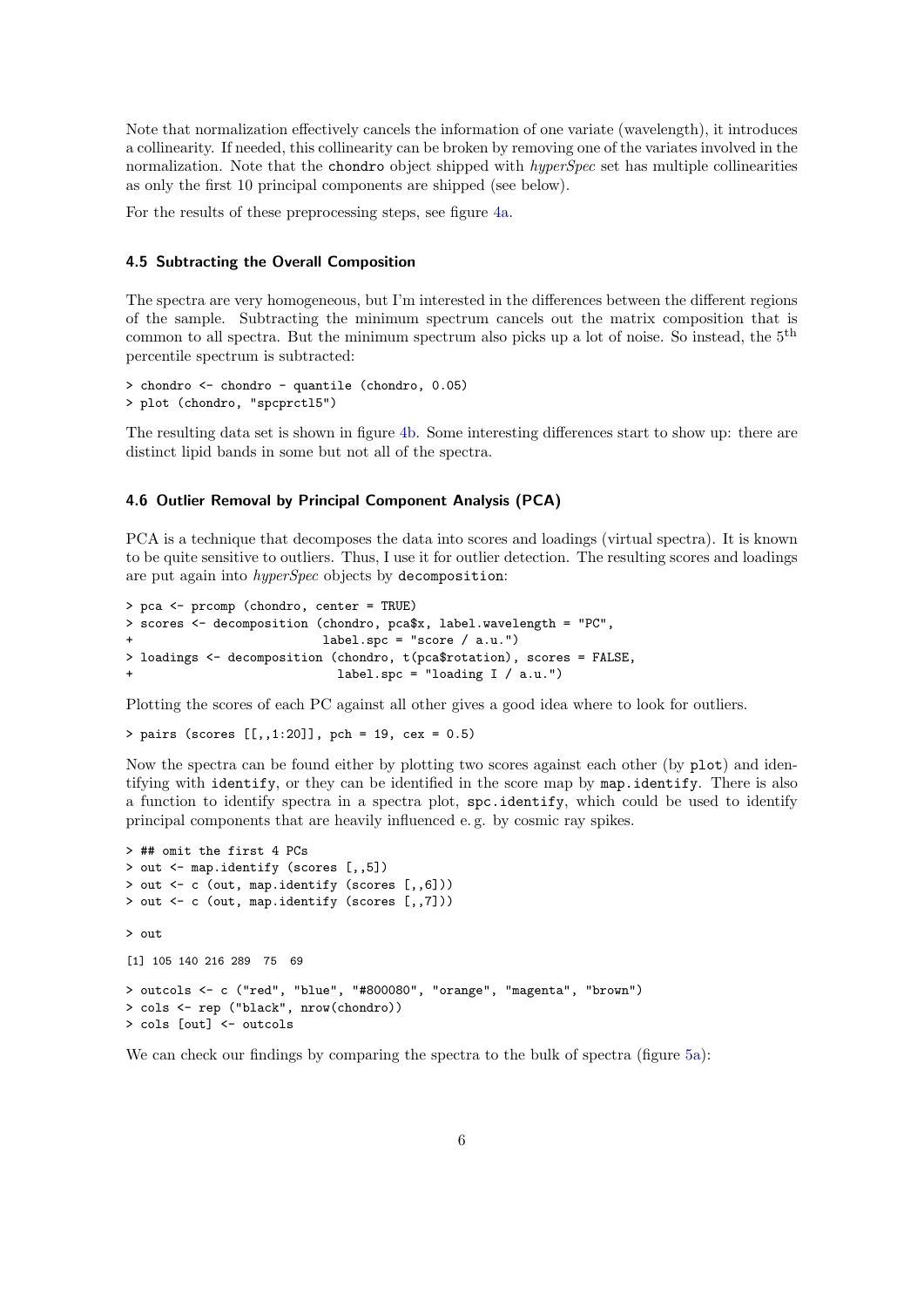```
> plot(charor [1], plot.argv = list (ylim = c (1, length (out) + .7)),lines.args = list( type = "n")> for (i in seq (along = out)){
+ plot(chondro, "spcprctl5", yoffset = i, add = TRUE, col = "gray")
    plot (chondro [out[i]], yoffset = i, col = outcols[i], add = TRUE,
                            lines.args = list (lwd = 2))text (600, i + .33, out [i])+ }
```
and also by looking where these spectra appear in the scores pairs plot (figure [5b\)](#page-6-2):

```
> png ("chondro-fig--pca-pairs2.png", width = 500, height = 500)
> pch <- rep (46L, nrow (chondro))
> pch [out] <- 19L
> pairs (scores [[,1:7]], pch = pch, cex = 1, col = cols)
> dev.off ()
```
Finally, the outliers are removed:

<span id="page-6-1"></span>> chondro <- chondro [- out]



#### <span id="page-6-2"></span><span id="page-6-0"></span>5 Hierarchical Cluster Analysis (HCA)

HCA merges objects according to their (dis)similarity into clusters. The result is a dendrogram, a graph stating at which level two objects are similar and thus grouped together.

The first step in HCA is the choice of the distance. The R function dist offers a variety of distance measures to be computed. The so-called PEARSON distance  $D_{Pearson}^2 = \frac{1-COR(X)}{2}$  is popular in data analysis of vibrational spectra and is provided by *hyperSpec*'s pearson.dist function.

Also for computing the dendrogram, a number of choices are available. Here we choose WARD's method, and, as it uses EUCLIDean distance for calculating the dendrogram, EUCLIDean distance also for the distance matrix :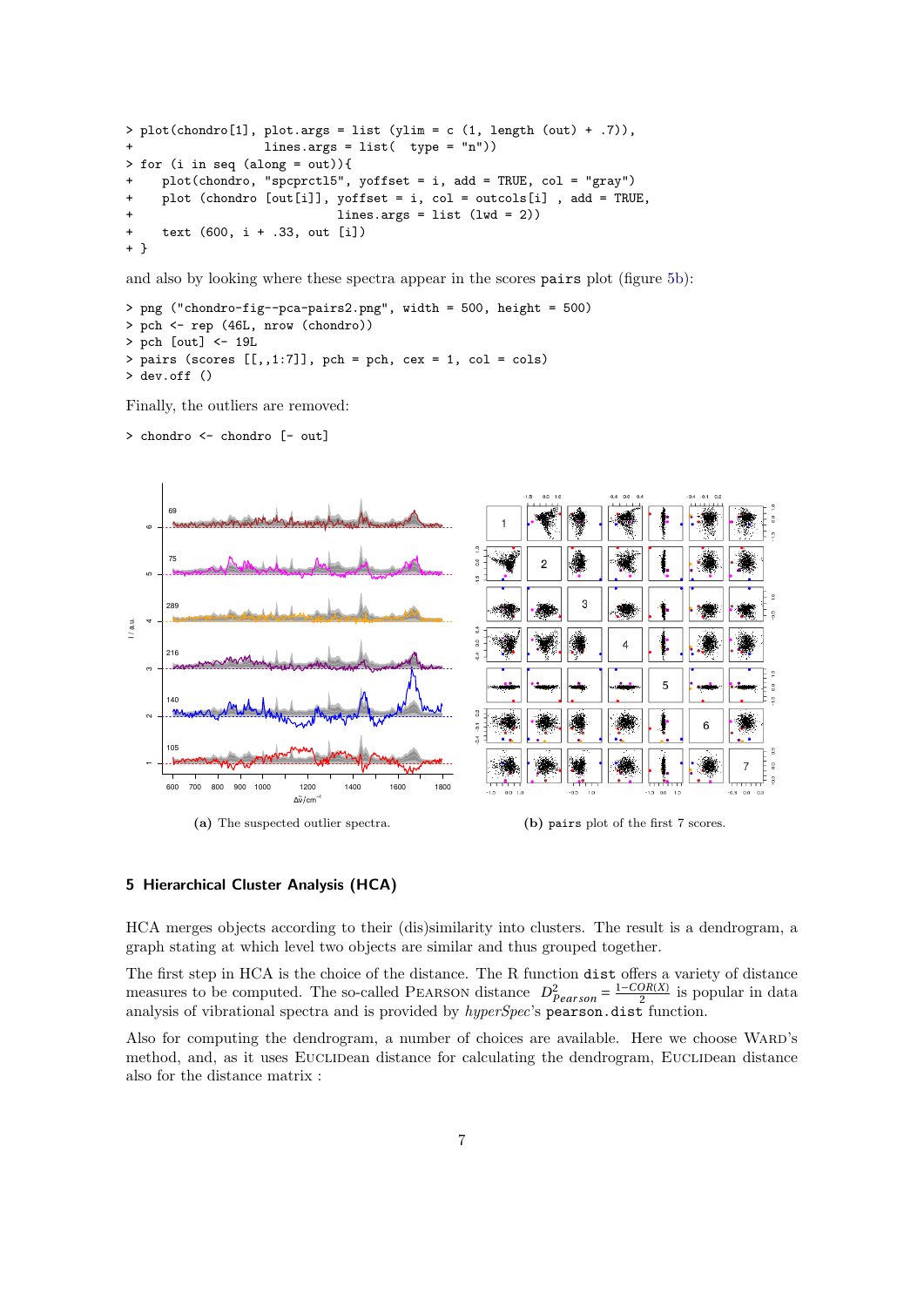```
> dist <- dist (chondro)
> dendrogram <- hclust (dist, method = "ward.D")
```

```
> plot (dendrogram)
```
In order to get clusters, the dendrogram is cut at a level specified either by height or by the number of clusters.

```
> chondro$clusters <- as.factor (cutree (dendrogram, k = 3))
> cols <- c ("dark blue", "orange", "#C02020")
```
The result for *k*= 3 clusters is plotted as a map (figure [5b\)](#page-6-2). If the color-coded variate (left hand side of the formula) is a factor, the legend bar does not show intermediate colors, and hyperSpec's levelplot method uses the levels of the factor for the legend.

Thus meaningful names are assigned

```
> levels (chondro$clusters) <- c ("matrix", "lacuna", "cell")
```
and the cluster membership map is plotted:

```
> print (plotmap (chondro, clusters ~ x * y, col.regions = cols))
```
The cluster membership can also be marked in the dendrogram:

```
> par (xpd = TRUE) + allow plotting the markers into the margin
> plot (dendrogram, labels = FALSE, hang = -1)
> mark.dendrogram (dendrogram, chondro$clusters, col = cols)
```
Figure [5a](#page-6-1) shows the dendrogram and [5b](#page-6-2) the resulting cluster map. The three clusters correspond to the cartilage matrix, the lacuna and the cells. The left cell is destroyed and its contents are leaking into the matrix, while the right cells looks intact.

We can plot the cluster mean spectra  $\pm 1$  standard deviation using aggregate (see figure [6\)](#page-8-1):

```
> cluster.means <- aggregate (chondro, chondro$clusters, mean_pm_sd)
> plot (cluster.means, stacked = ".aggregate", fill = ".aggregate", col = cols)
```


Figure 5 Hierarchical cluster analysis.

# <span id="page-7-0"></span>6 Plotting a False-Colour Map of Certain Spectral Regions

hyperSpec comes with a sophisticated interface for specifying spectral ranges. Expressing things like  $1000 \text{ cm}^{-1} \pm 1$  data points is easily possible. Thus, we can have a fast look at the nucleic acid distribution, using the DNA bands at 728, 782, 1098, 1240, 1482, and 1577 cm<sup>-1</sup>: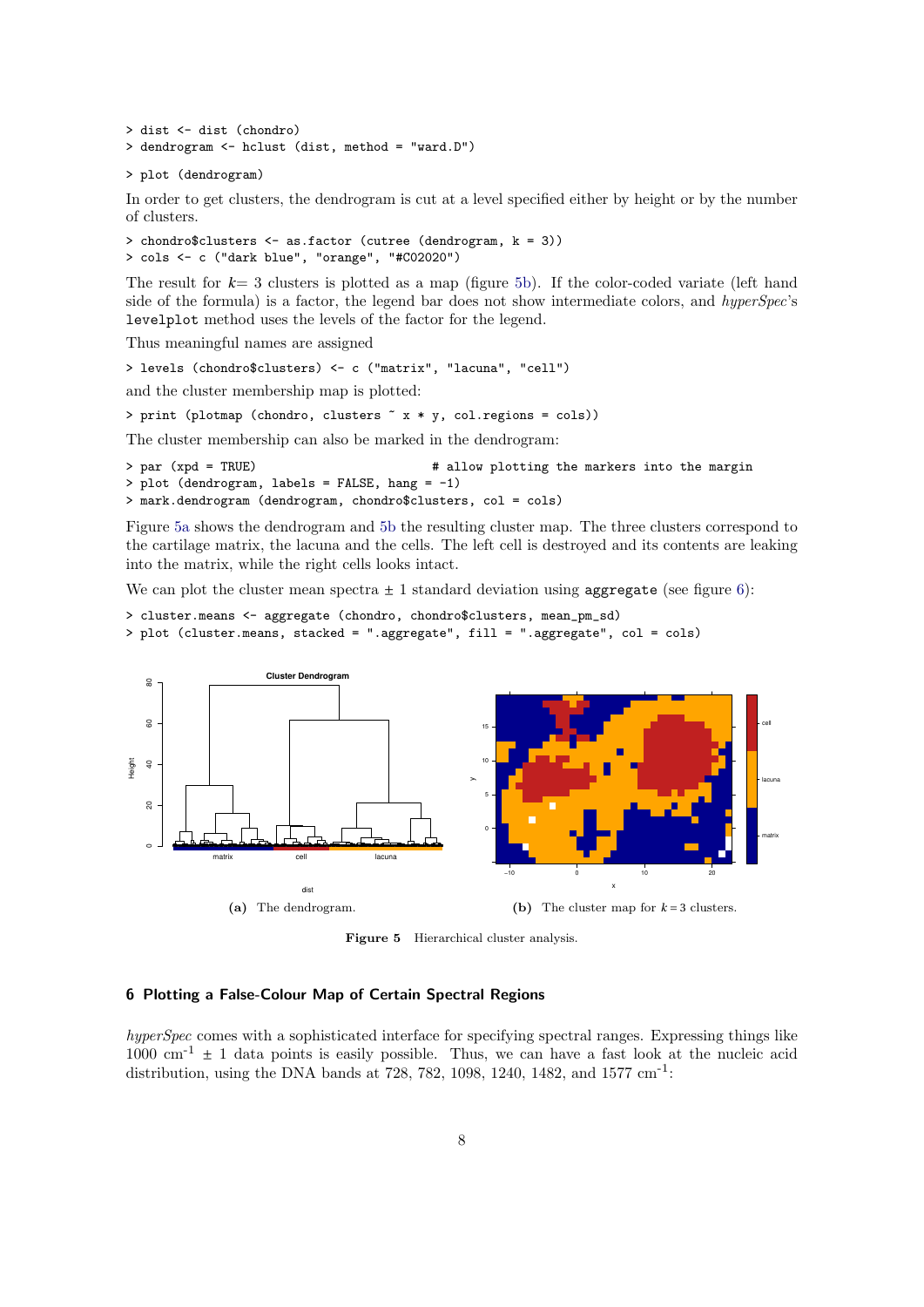<span id="page-8-1"></span>

**Figure 6** The cluster mean  $\pm 1$  standard deviation spectra. The blue cluster shows distinct lipid bands, the yellow cluster collagen, and the red cluster proteins and nucleic acids.

```
> DNAcols <- colorRampPalette (c("white", "gold", "dark green"), space = "Lab") (20)
> plotmap (chondro[, , c( 728, 782, 1098, 1240, 1482, 1577)],
         + col.regions = DNAcols)
```
<span id="page-8-2"></span>

<span id="page-8-3"></span>Figure 7 False colour map of the DNA band intensities.

The result is shown in figure [7a.](#page-8-2) While the nucleus of the right cell shows up nicely, only low concentration remainders are detected of the left cell.

#### <span id="page-8-0"></span>7 Smoothed False-Colour Maps and Interpolation

As we plotted only a few selected wavelenths, figure [7a](#page-8-2) is quite noisy. Smoothing interpolation could help. In R, such a smoother is mostly seen as a model, whose predictions are then displayed as smooth map (fig. [7b\)](#page-8-3). This smoothing model can be calculated on the fly, e.g. by using the panel.2dsmoother wrapper provided by latticeExtra:

```
> plotmap (chondro[, , c( 728, 782, 1098, 1240, 1482, 1577)],
```

```
col.regions = DNAcols,
```
 $panel = panel.2dsmoother, args = list (span = 0.05))$ 

For interpolation (i.e. no smoothing at the available data points), a Voronoi plot (a.k.a. Delaunay triangulation) is basically a 2d constant interpolation: each point in space has the same z/color value as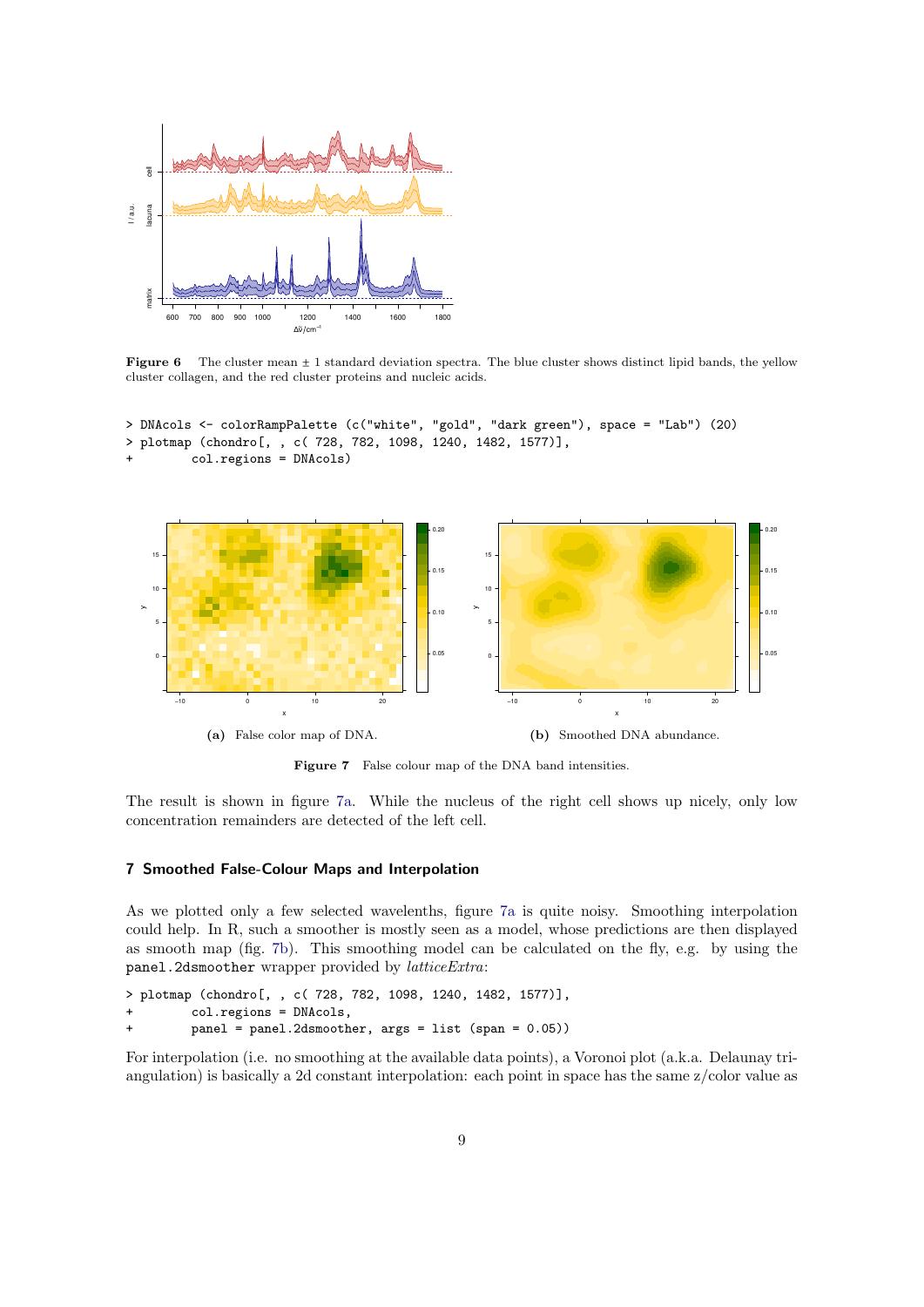its closest available point. For a full rectangular grid, this corresponds to the usual square/rectangular pixel plot. With missing points, differences become clear (fig. [8\)](#page-9-0):

```
> tmp <- sample (chondro[, , c( 728, 782, 1098, 1240, 1482, 1577)], 500)
> plotmap (tmp, col.regions = DNAcols)
> plotmap (tmp, col.regions = DNAcols,
         panel = panel.voronoi, pch = 19, col = "black", cex = 0.1)
```
<span id="page-9-0"></span>

Figure 8 2d "constant" interpolation with missing values.

2d linear interpolation can be done e.g. by the functions provided by package akima. However, they do not follow the model-predict paradigm, but instead do directly return an object suitable for base plotting with image [\(9\)](#page-9-1):

```
> if (require ("akima")){
+
+ tmp <- rowMeans (chondro[[, , c( 728, 782, 1098, 1240, 1482, 1577)]])
+ chondro.bilinear <- interp (chondro$x, chondro$y, as.numeric (tmp), nx = 100, ny = 100)
+
+ image (chondro.bilinear,
+ xlab = labels (chondro, "x"), ylab = labels (chondro, "y"),
+ col = DNAcols)
+ }
```
<span id="page-9-1"></span>

Figure 9 2d interpolation.